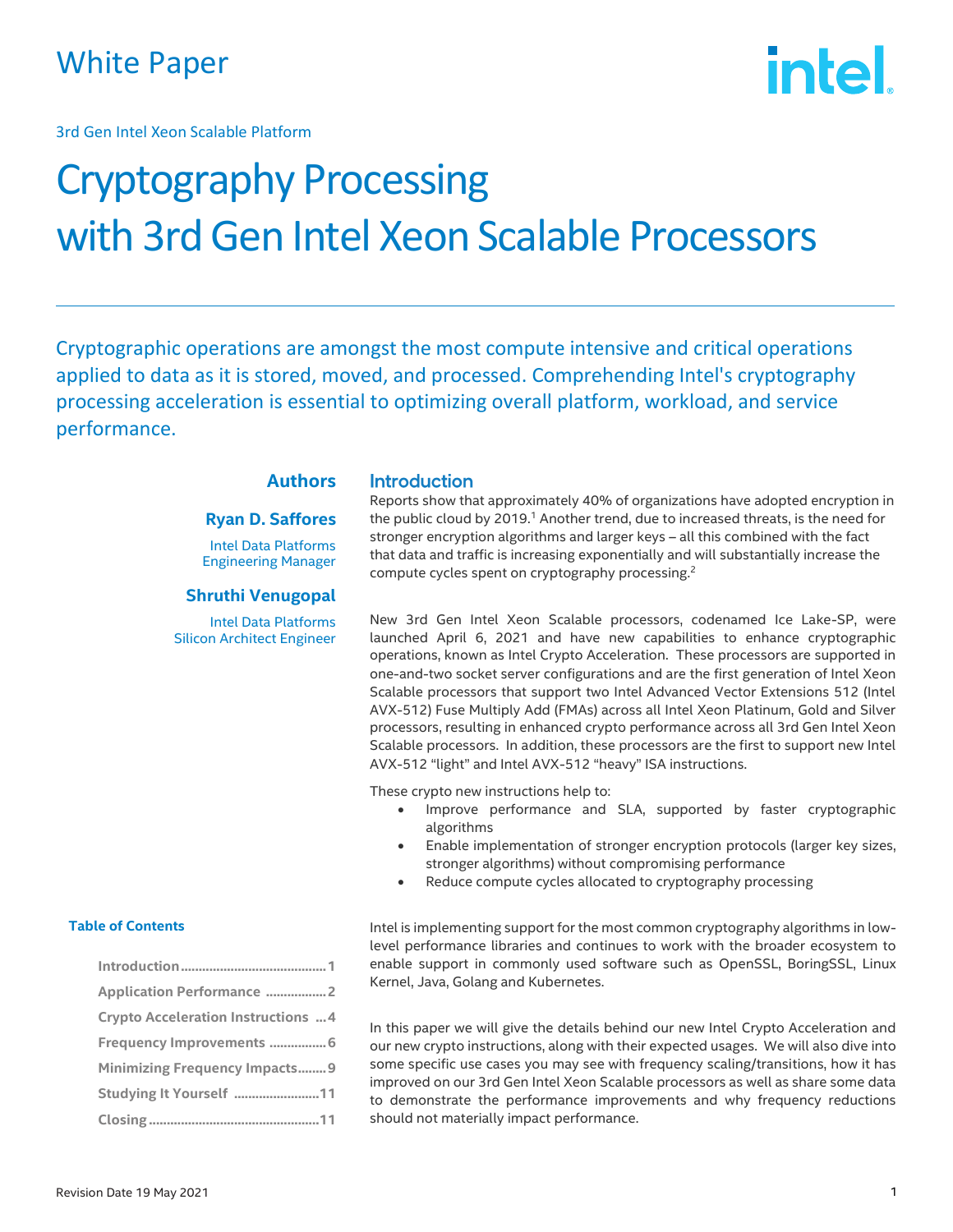## 3rd Gen Intel Xeon Scalable Processors, Crypto Acceleration Instructions

| <b>Instructions</b>                            | <b>CPUID Feature Flags</b>               | <b>Application to Cryptography</b>                                                                                                                                                           | <b>Common Usages</b>                                                                                                                                                                                                                                                |  |
|------------------------------------------------|------------------------------------------|----------------------------------------------------------------------------------------------------------------------------------------------------------------------------------------------|---------------------------------------------------------------------------------------------------------------------------------------------------------------------------------------------------------------------------------------------------------------------|--|
| VPMADD52HUQ<br>VPMADD52LUQ                     | AVX512 IFMA<br>AVX512VL                  | Supports efficient big number<br>multiplication, squaring and<br>accumulation operations used in<br>the computation of public<br>key cryptographic ciphers such as<br>RSA, ECDSA, and ECDHE. | Authentication and Key<br>Exchange algorithms used<br>in cryptographic protocols such<br>as Transport Layer Security<br>(TLS) and Secure Shell (SSH).                                                                                                               |  |
| <b>VAESENC</b>                                 |                                          |                                                                                                                                                                                              |                                                                                                                                                                                                                                                                     |  |
| <b>VAESDEC</b>                                 | <b>VAES</b>                              | Supports vectorized Advanced<br>Encryption Standard (AES) cipher                                                                                                                             | AES is the de facto cipher for<br>strong and efficient bulk encryption.                                                                                                                                                                                             |  |
| VAESENCLAST                                    | AVX512F                                  | implementations processing up to                                                                                                                                                             | Often used in TLS cipher suites, but                                                                                                                                                                                                                                |  |
| VAESDECLAST                                    | AVX512VL                                 | four 128-bit blocks per<br>instruction resulting in improved                                                                                                                                 | also found in full disk                                                                                                                                                                                                                                             |  |
| <b>VAESIMC</b>                                 |                                          | cipher throughput.                                                                                                                                                                           | encryption, IPSec, and many<br>other secure messaging protocols.                                                                                                                                                                                                    |  |
| VAESKEYGENASSIST                               |                                          |                                                                                                                                                                                              |                                                                                                                                                                                                                                                                     |  |
| VPCLMULQDQ                                     | VPCLMULQDQ<br><b>AVX512F</b><br>AVX512VL | Supports vectorized carry-less<br>multiplication for efficient<br>computation in Galois Hash<br>(GHASH) message digest.                                                                      | GHASH is used for high performance<br>message authentication and is<br>commonly used in conjunction with<br>AES to make up the AES-GCM<br>cipher. AES-GCM is arguably the<br>most widely adopted/deployed bulk<br>encryption cipher used in TLS<br>and IPSec today. |  |
| <b>SHA256</b><br>SHA256MSG2MSG1<br>SHA256RNDS2 | <b>SHA</b>                               | Supports efficient computation<br>of Secure Hash Algorithm 2 (SHA)<br>256-bit message digests.                                                                                               | SHA-256 usage can be found<br>in protocols such as TLS, IPSec, SSH,<br>but also can<br>be used wherever data/message<br>integrity is required.                                                                                                                      |  |

**Figure 1 .** 3rd Gen Intel Xeon Scalable Processors, Crypto ISA and Usages

## **Application Performance**

The following examples show the performance gain, frequency reduction and percentage of cycles spent at each license level for a variety of workloads that use the new crypto instructions. In our experience the performance gain on 3rd Gen Xeon Scalable due to the new crypto instructions outweighs the minimal performance loss of 0-2 bin reduction in frequency for the rest of the workload that previously ran at 100% Intel SSE frequency.

In the tables below "SW Enc" denotes running in the default mode with SW Encryption that does not utilize the new crypto instructions and "HW Enc" shows where we're using the new instructions.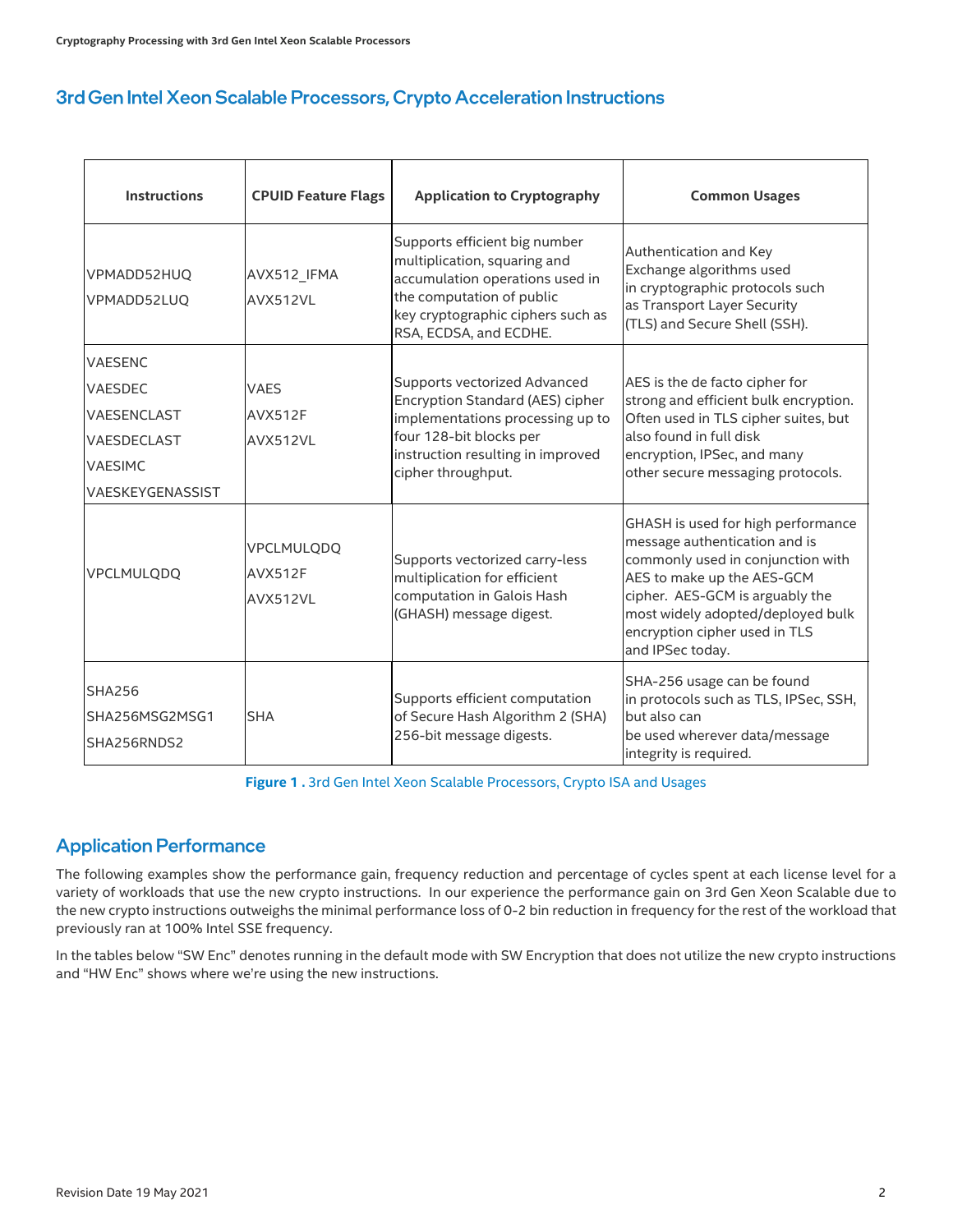#### **NGINX**

For this NGINX benchmark we're tracking bulk web server throughput by sending a 10MB file from Web Server to N-Number of Web Client(s). It uses Key Exchange + Certificate Authentication + Packet Encryption + Packet Authentication and our KPI is Connection-Per-Second (CPS). The system configuration is available in the Appendix.

| Test                | Score                        | Avg CPU Freq | % Intel<br><b>SSE</b> | % Intel<br>AVX <sub>2</sub> | % Intel AVX-512 |
|---------------------|------------------------------|--------------|-----------------------|-----------------------------|-----------------|
| NGINX RSA 2k SW Enc | 31,257.68<br>Connections/sec | $2.19$ GHz   | 100%                  | 0%                          | 0%              |
| NGINX RSA 2k HW Enc | 96,101.60<br>Connections/sec | 1.96 GHz     | 23.72%                | 0.47%                       | 75.81%          |

#### **NGINX RSA 2K performance improvement of 3.07x with the new 3rd Gen Intel Xeon Scalable crypto instructions**

## **HAProxy**

HAProxy is free, open-source software that provides a high availability load balancer and proxy server for TCP and HTTP-based applications that spreads requests across multiple servers. It is written in C language and has a reputation for being fast and efficient (in terms of processor and memory usage). To enable HAProxy to use the new crypto instructions the OpenSSL Intel QuickAssist Technology (Intel QAT) software engine was used, and no changes required on the HA-Proxy build to exercise the RSA multi-buffer feature. The system configuration is available in the Appendix.

| Test                  | Score              | Avg CPU Freq | % Intel<br><b>SSE</b> | % Intel<br>AVX <sub>2</sub> | % Intel AVX-<br>512 |
|-----------------------|--------------------|--------------|-----------------------|-----------------------------|---------------------|
| <b>HAProxy SW Enc</b> | 51,659 Reg/sec     | 2.89 GHz     | 100%                  | N/A                         | N/A                 |
| <b>HAProxy HW Enc</b> | 125,129<br>Reg/sec | 2.69 GHz     | 51.27%                | 12.01%                      | 36.63%              |

**HAProxy performance improvement of 2.42x with the new 3rd Gen Intel Xeon Scalable crypto instructions**

#### **WordPress**

This workload is based on the open source "OSS-Performance" workload. It uses Siege as the load generator, PHP for server-side application logic, NGINX web server and MariaDB (MySQL) as the database. The system configuration is available in the Appendix.

| $\tau_{\mathsf{est}}$ | Score          | Avg CPU Freq | % Intel    | % Intel          | % Intel AVX-512 |
|-----------------------|----------------|--------------|------------|------------------|-----------------|
|                       |                |              | <b>SSE</b> | AVX <sub>2</sub> |                 |
| TLS 1.2 SW Enc        | 6017.70 Tx/sec | 2.93 GHz     | 100%       | 0%               | 0%              |
| TLS 1.2 HW Enc        | 6515.73 Tx/sec | 2.83 GHz     | 51.72%     | 21.11%           | 27.17%          |

**TLS 1.2 performance improvement of 1.08x with the new 3rd Gen Xeon Scalable crypto instructions**

| TLS 1.3 SW Enc | 5893.19 Tx/sec | 2.93 GHz | 100%   | 0%     | 0%     |
|----------------|----------------|----------|--------|--------|--------|
| TLS 1.3 HW Enc | 6882.59 Tx/sec | 2.84 GHz | 50.58% | 28.35% | 21.06% |

**TLS 1.3 performance improvement of 1.16x with the new 3rd Gen Intel Xeon Scalable crypto instructions**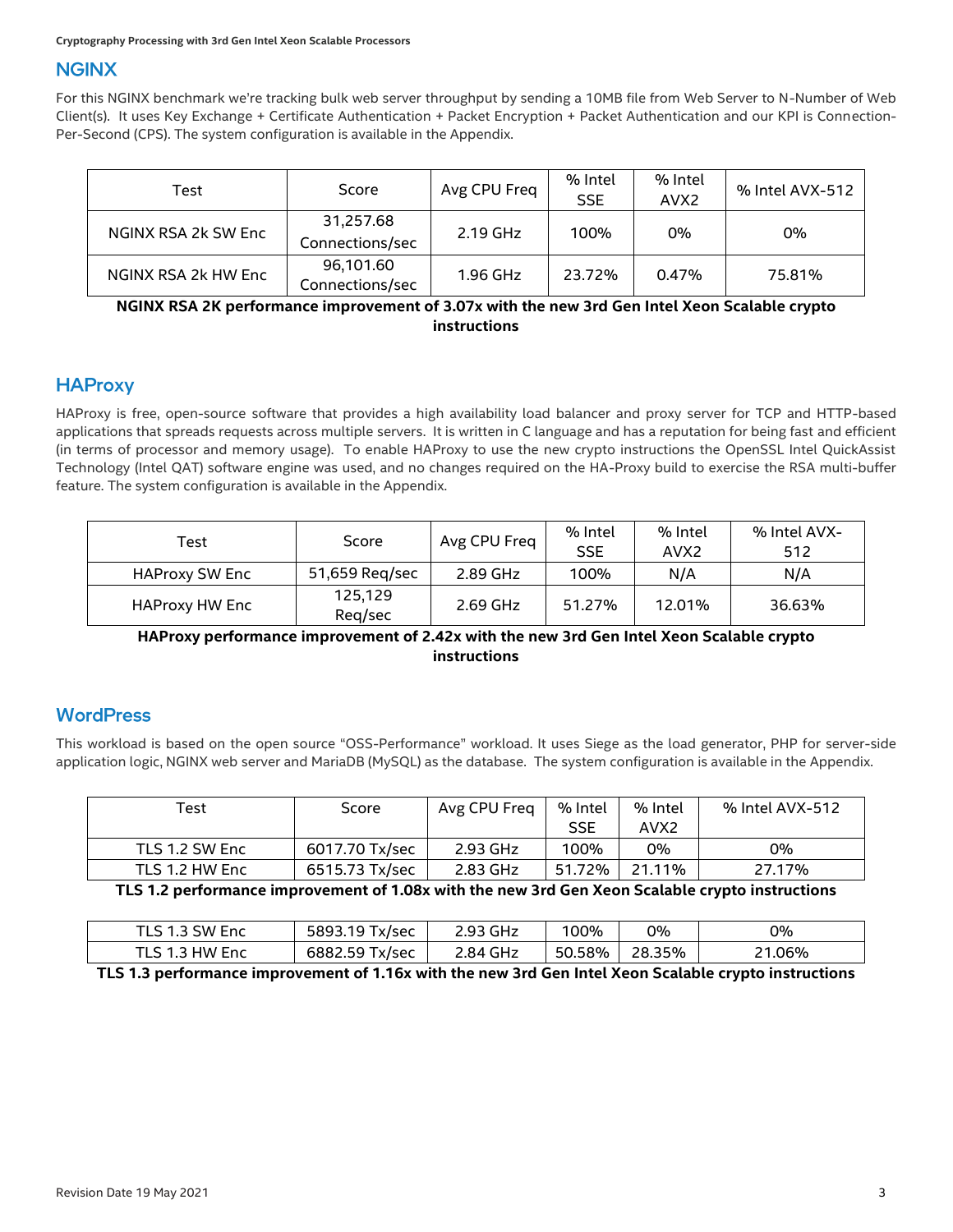#### 3rd Gen Intel Xeon Scalable Processors, Crypto Acceleration Instructions

When using these new instructions, they run at either the Intel Advanced Vector Extensions 2 (Intel AVX2) or Intel AVX-512 frequency level depending on the instruction. As a use case cryptography instruction usage is often intermittent. Sporadic use of the Intel AVX family of instructions can have a performance impact on applications that run mostly at the Intel Streaming SIMD Extensions (Intel SSE) frequency for a few reasons that we'll detail more in this paper. At a high level you may run into the following behaviors:

- 1. Core frequency "bin" reduction. When crypto instructions are executed, the frequency on the core executing the instruction may be reduced to Intel AVX2 or Intel AVX-512 base frequencies. After the instruction is executed, it may take milliseconds for the frequency to increase back Intel SSE base frequency. Effectively, a small number of Intel AVX family of instructions can result in a frequency impact for a short time. Starting with 3rd Gen Intel Xeon Scalable processors, we try to reduce the "depth" (number of bins lost) of this frequency reduction and this is an improvement compared to previous generations of Xeon processors.
- 2. During the frequency transition from low (Intel SSE) to high (Intel AVX2/Intel AVX-512) there is transient core throttling during the transition for some microseconds. This can result in a performance degradation for very short periods (10's of usec) during the transition period.
- 3. While executing Intel AVX2 Heavy code (which from now on will be referred to as AVX2H) on a core, the concurrent execution of Intel AVX-512 Light code (which from now on will be referred to as AVX512L) on that core's attached hyperthread for some time can cause the system to reduce frequency to the AVX-512 Heavy (which from now on will be referred to as AVX512H) turbo frequency. On 3rd Gen Intel Xeon Scalable processors, we have improved this by increasing the amount of time you have to run the two bits of code concurrently to trigger this frequency reduction.
- 4. Conditional usage of Intel AVX-512 versus Intel AVX2 instructions may result in performance degradation due to misspeculation into the Intel AVX-512 branch. This conditional execution of Intel AVX-512 v/s Intel AVX2 can be still supported but with a simple workaround discussed in this paper.

### Intel Advanced Vector Extensions (Intel AVX) Behavior

#### **Architecture Background of Intel AVX Instructions**

To understand the details around Intel AVX license usage with the crypto instructions on the 3rd Gen Intel Xeon Scalable processors, this section will give some background on Intel AVX terminology and the frequency behavior behind Intel AVX instructions.

Intel AVX instructions support larger vector operations and can provide significant performance improvement over Intel SSE.

Intel Xeon E3 v3 processors, formerly known as Haswell, added support for Intel AVX2 instruction set which allows up to 256-bit vector operations. Intel Xeon Scalable processors, formerly known as Skylake, added support for Intel AVX-512 supporting up to 512-bit vector operations.

Some instructions, especially those with wide operands and complex computational operations, can have a significant power draw, much higher than that of baseline Intel SSE instructions. Rather than burden all workloads to account for this, instructions are grouped into classes, with some classes of instructions are restricted to lower frequencies to fit within processor constraints.

#### **Intel Turbo Boost Technology**

Intel Turbo Boost Technology automatically and opportunistically enables processor cores to run faster than the configured TDP frequency if the processor is operating below power, current, and temperature specification limits. The availability and amount of turbo frequency depends on the workload and operating environment, specifically the following factors:

- Processor SKU
- Number of Active Cores in C0 State
- Type of Workload
- Estimated current consumption
- Estimated power consumption
- Processor temperature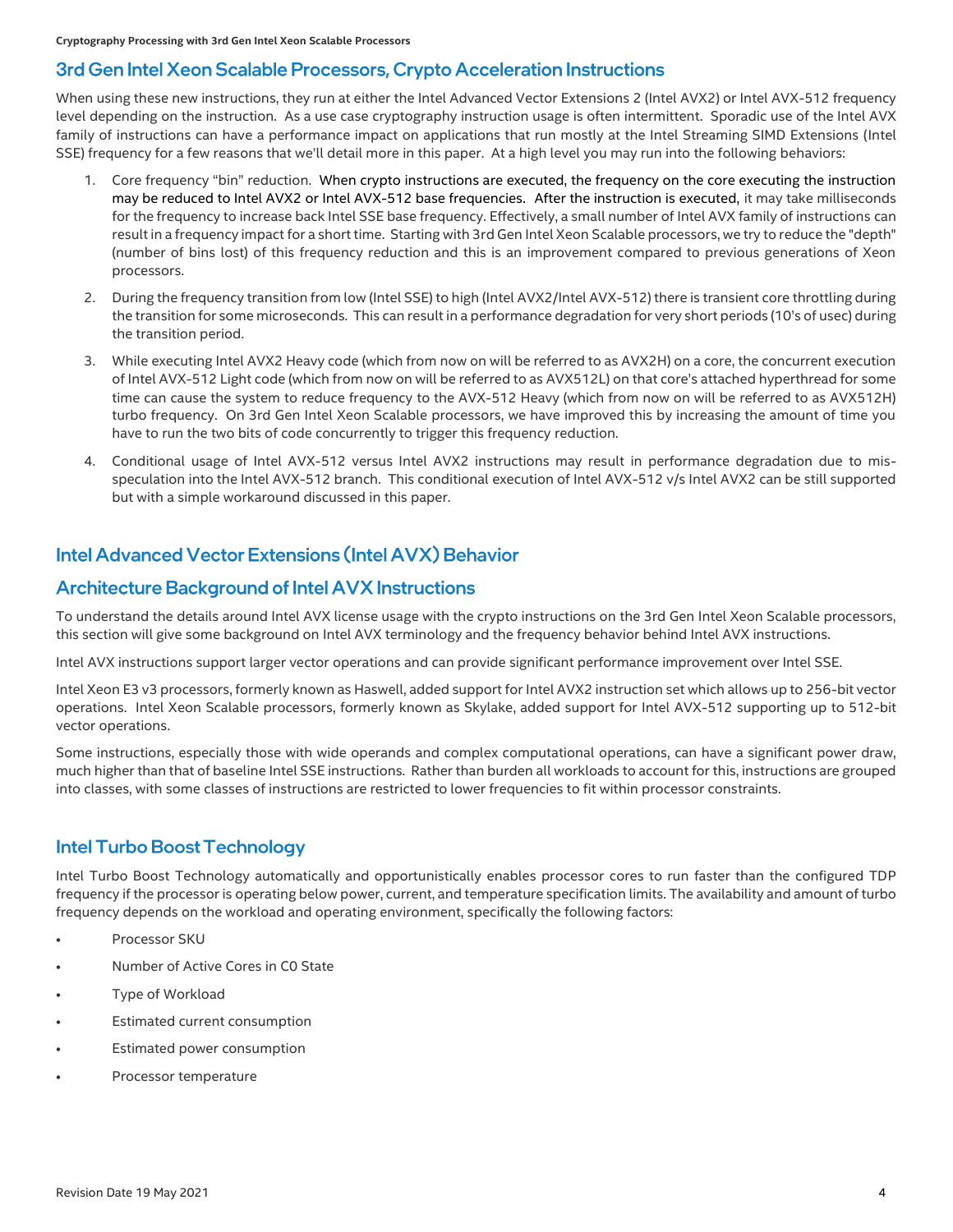## **Core License Levels**

At a high level, "Core License Level" refers to the type and bit-width of the instruction. Core License Levels are bucketed and mapped to voltage/frequency (V/F) Curves and Turbo Ratio Limits by processor.

| Width             | <b>License Level</b> |
|-------------------|----------------------|
| 64-128L           |                      |
| 128H              |                      |
| 256L              |                      |
| 256H              |                      |
| $\overline{512L}$ |                      |
| 512H              |                      |

#### **Figure 2. Core license level mapping**

#### **License Instruction Mapping**

The following table shows the Frequency Levels Mapping for different instruction types across 3rd Gen Intel Xeon Scalable processors.

| <b>Core License</b><br>Level | <b>Name</b>   | Width | <b>Max Turbo</b><br><b>Schedule</b> | <b>Instructions</b>                                                            |
|------------------------------|---------------|-------|-------------------------------------|--------------------------------------------------------------------------------|
| 1                            | Non-AVX       | 128   | <b>SSE</b>                          | Intel AVX Scalar, Intel<br>AVX 128, Intel SSE,<br><b>Everything Else</b>       |
| $\overline{2}$               | AVX2 Light    | 256   | <b>SSE</b>                          | Intel AVX2 w/out FP or<br>INT MUL/FMA                                          |
| 3                            | AVX2 Heavy    | 256   | AVX <sub>2</sub>                    | Intel AVX2 FP + INT<br>MUL/FMA                                                 |
| 4                            | AVX-512 Light | 512   | AVX <sub>2</sub>                    | Intel AVX-512 w/out FP<br>or INT MUL/FMA (This<br>includes V-CLMUL, V-<br>AES) |
| 5                            | AVX-512 Heavy | 512   | AVX-512                             | Intel AVX-512 $FP + INT$<br>MUL/FMA (This includes<br>VPMADD512)               |

**Figure 3 .** License instruction mapping for 3rd Gen Intel Xeon Scalable processors

## **Turbo Ratio Limits**

The highest all core turbo frequency (P0nMax) that an instruction set can run at depends on the Max Real-Workload Dynamic Power Draw (Cdyn) that the instruction set can potentially hit. This principle is used to map core license levels to Turbo Ratio Limits (TRL). This mapping is done based on the width and type of instruction set. The Core License Levels are classified into "similar Cdyn" buckets and each bucket is mapped to the respective TRL. As the principle is based on "similar cdyn" buckets, the Heavy instructions of a particular width are mapped to the same Cdyn bucket as the Light instructions of the next width size.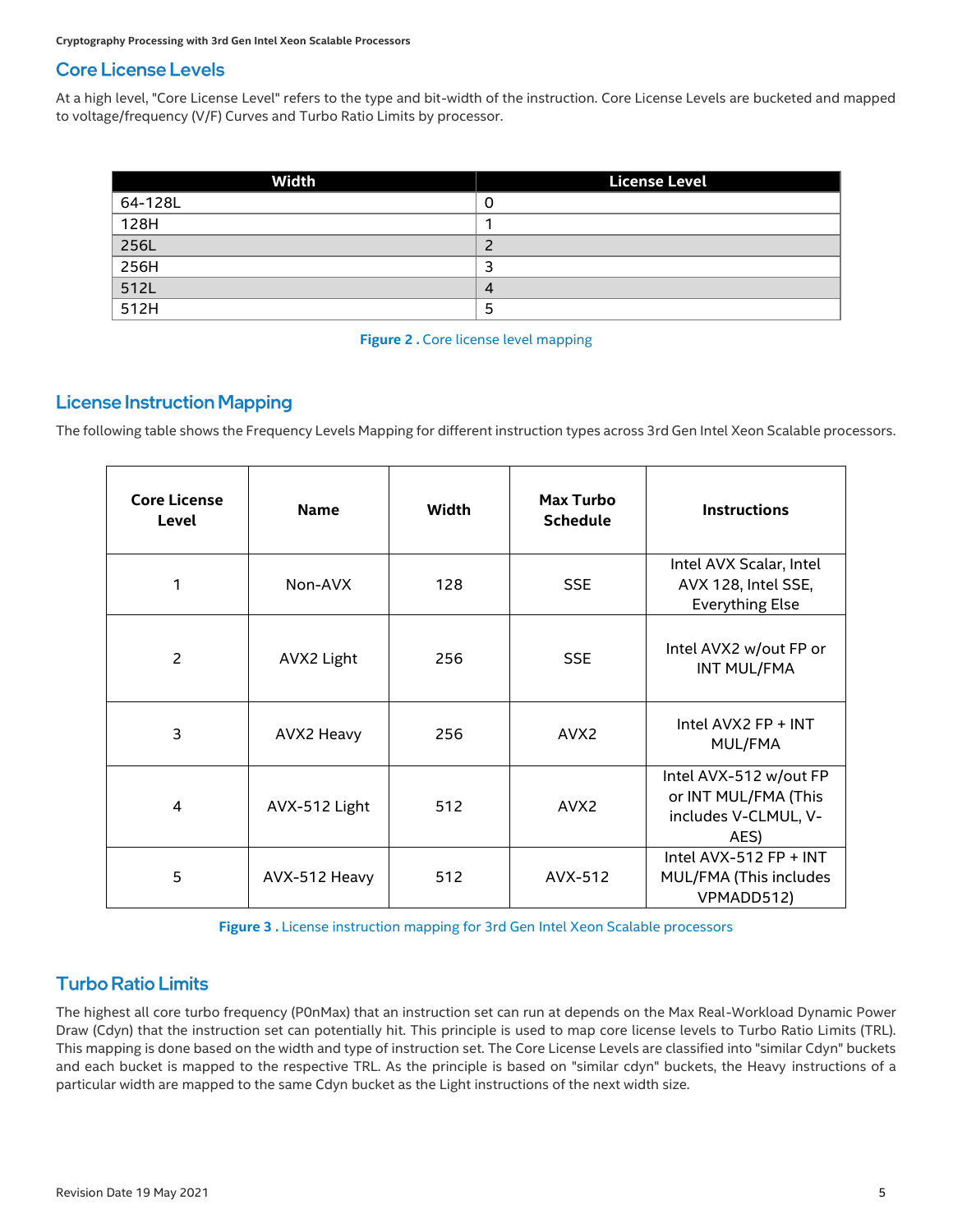#### Frequency Improvements Between 2nd and 3rd Gen Intel Xeon Scalable Processors

The following charts demonstrate the improvement in the "depth" of all core turbo frequency reduction comparing our 2nd Gen Intel Xeon Scalable processors, codenamed Cascade Lake-SP, to 3rd Gen Intel Xeon Scalable processors, codenamed Ice Lake-SP. Our Intel AVX2 frequencies have drastically improved on new 3rd Gen Xeon Scalable, with most SKUs having no reduction compared to an average of approximately 4 bins reduced on second generation (note 1 bin = 100 MHz). From the chart below, over 55% of third generation SKUs have no frequency reduction.



Figure 4. Comparing bins of frequency reduction between Intel SSE and Intel AVX2 for 2nd and 3rd Gen Intel Xeon Scalable processors

Intel AVX-512 has also improved shifting the bulk of the reduction from 8-16 bins on second generation to 7 or less on third generation, with 50% of third generation SKUs only reducing 2 bins (68% of SKUs reducing 2 bins or less).



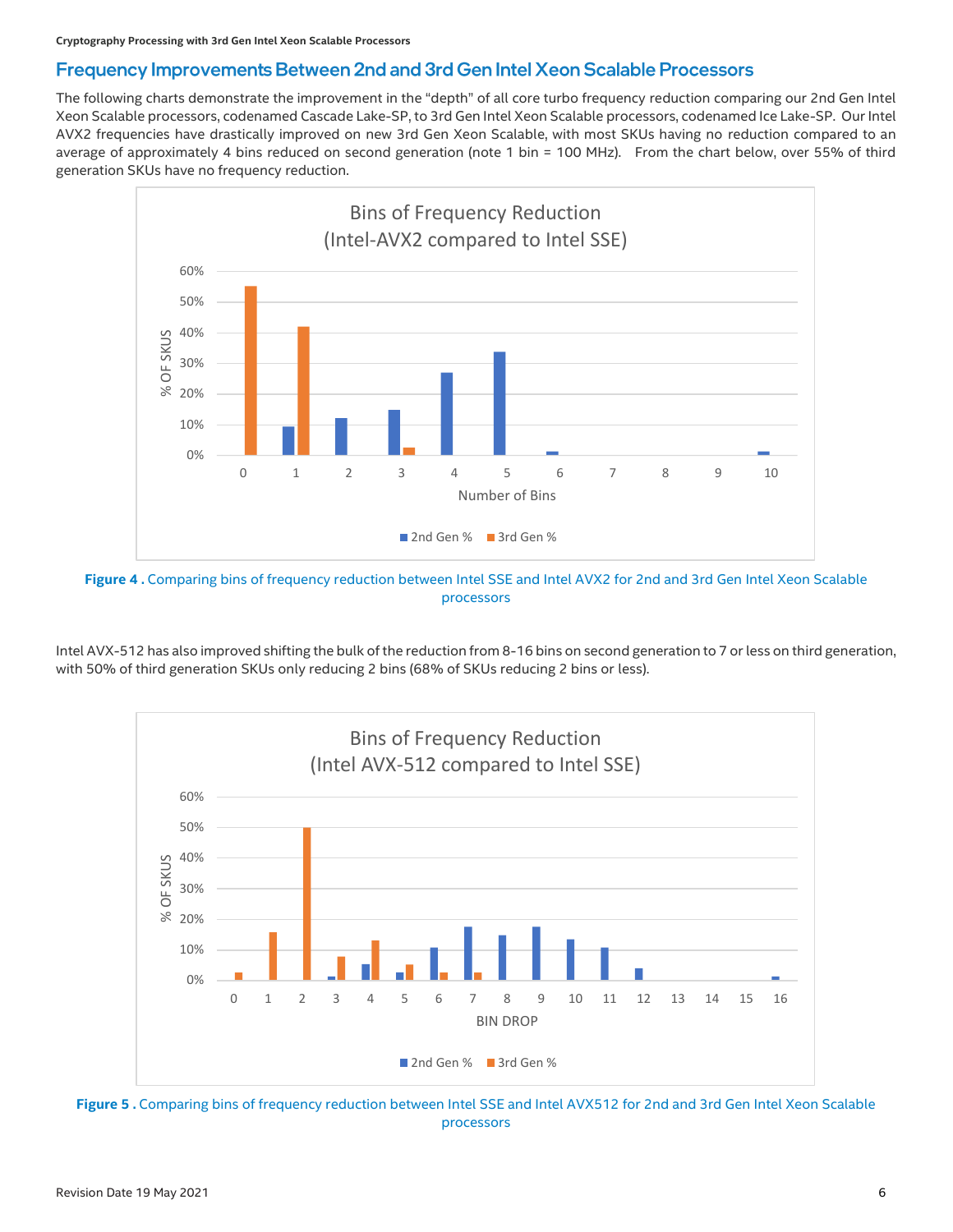#### **Cryptography Processing with 3rd Gen Intel Xeon Scalable Processors**

The following table shows where the new crypto instructions map and the expected frequency reduction on 3rd Gen Xeon Scalable. We've greatly improved the amount of frequency reduced with our Intel AVX2 and Intel AVX-512 instructions on 3rd Gen Xeon Scalable compared to previous generations.

| Width  | <b>Core License</b> | <b>Crypto ISA</b> | Max 3rd Gen Intel Xeon Scalable<br><b>Frequency Reduction</b> |
|--------|---------------------|-------------------|---------------------------------------------------------------|
| 64-128 |                     | SHA-NI            | 0 bins                                                        |
| 256L   |                     | SHA-NI            | 0 bins                                                        |
| 256H   |                     | SHA-NI            | 2 bins                                                        |
| 512L   | 4                   | VAES, VCLMUL,     | 2 bins                                                        |
|        |                     | VPCLMULQDQ, GFNI  |                                                               |
| 512H   |                     | VPMADD52          | 7 bins                                                        |

Figure 6. Mapping the new crypto instructions to their license levels and comparing to the max frequency reduction expected.

#### **License Transition Latencies**

As a general concept, transitioning from lower core license (Intel SSE) to a higher core license (Intel AVX2 or Intel AVX-512) triggers a transient frequency reduction in the core until the higher license is granted. Whereas, transitioning from higher core license (Intel AVX-512) to a lower license (Intel SSE or Intel AVX2) is based on hysteresis so the frequency increase will lag behind the introduction of the new instructions. It should be noted that transitioning from higher core license to a lower core license no longer triggers any transient throttling in the core.

#### 3rd Gen Intel Xeon Scalable Processors License Transition Latencies

|                      | <b>License Transition Latencies</b> |
|----------------------|-------------------------------------|
| Low -> $High$        | High $\rightarrow$ Low              |
| $\sim$ 0.02 - 0.2 ms | $\sim$ 1 -4 ms                      |

**Figure 7 .** License transitions latencies on 3rd Gen Intel Xeon Scalable processors

We've measured these latencies by running a test that starts running 100% Intel SSE code and then injects code at the AVX512L license level after n usec. After some time, it stops running the higher license code and reverts back to the pure Intel SSE code to show the high to low transition. In Figure 8 you can see a comparison of license transition latencies between 2nd and 3rd Gen Intel Xeon Scalable processors.

*See next page for Figure 8.*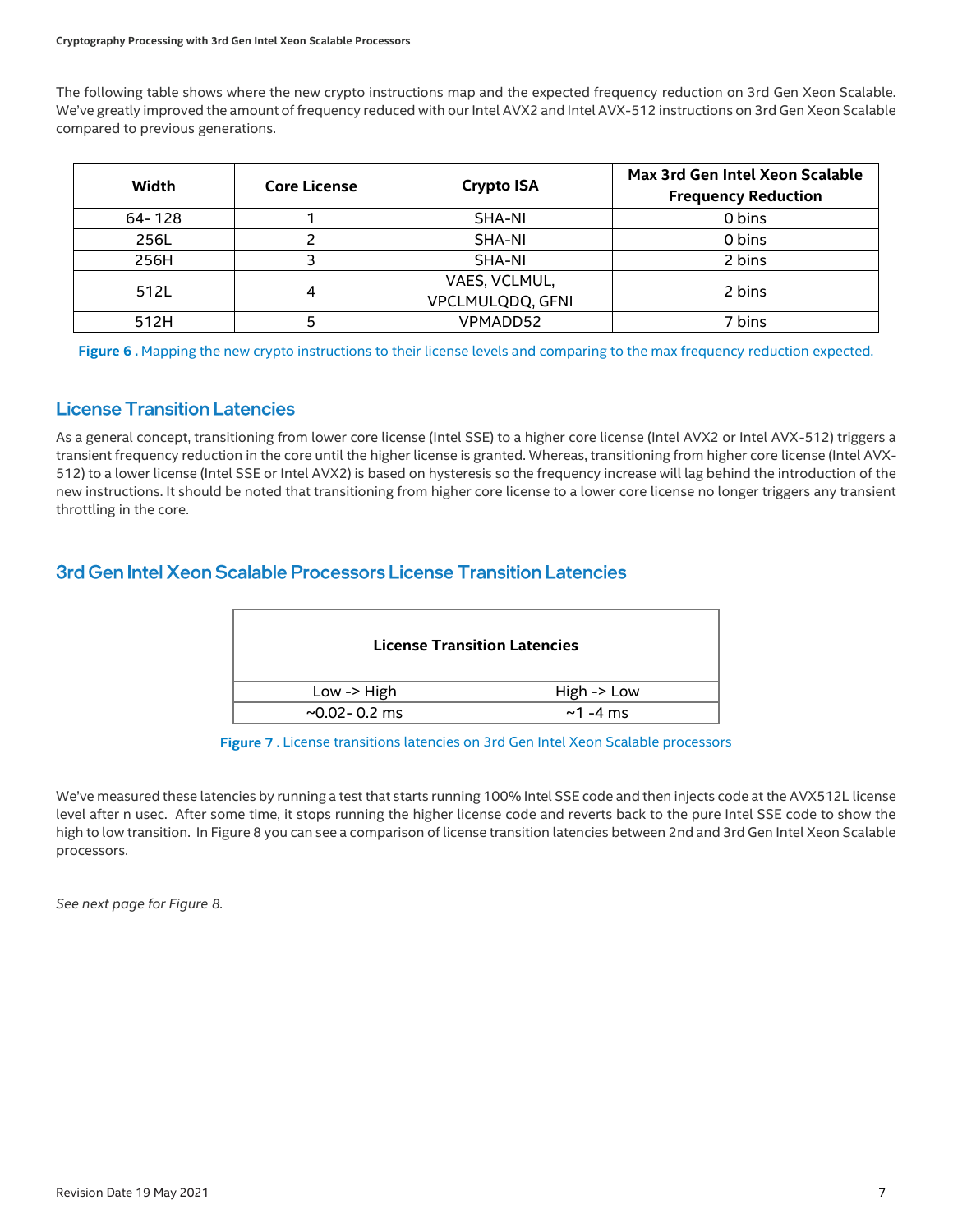#### **Cryptography Processing with 3rd Gen Intel Xeon Scalable Processors**



**Figure 8 .** Comparing the license enter/exit latency between 2nd and 3rd Gen Intel Xeon Scalable processors

- 1. Longer transition from a higher frequency to a lower frequency due to the higher core count on ICX. A comparison at equal core count would show similar characteristics between 2nd Gen and 3rd Gen Xeon Scalable
- 2. As detailed in the frequency section this demonstrates the improvement in AVX2H between 3rd and 2nd Gen Xeon Scalable. The 3rd Gen Xeon Scalable only reduces 2 bins where the 2nd Gen Xeon Scalable reduces 4 bins.
- 3. We've made an improvement on our 3rd Gen Xeon Scalable so that lower frequency to higher frequency transitions no longer trigger core throttling
- 4. Our 3rd Gen Xeon Scalable have a longer, more gradual return to a higher frequency from a lower one.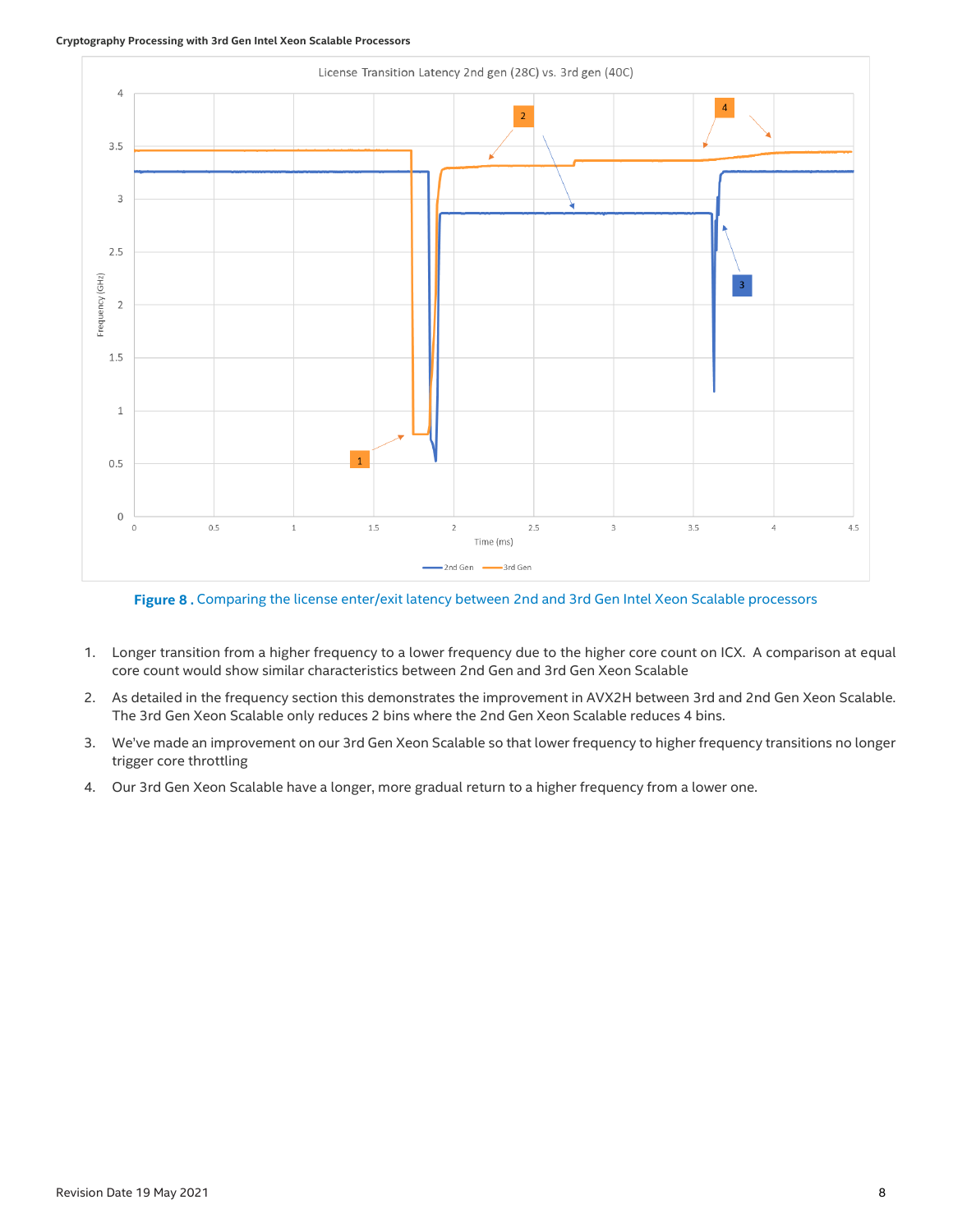#### 3rd Gen Intel Xeon Scalable Processors License Transition Latencies

While executing AVX2H code on a core and simultaneously executing AVX512L code on the attached sibling thread when Intel Hyper-Threading Technology (Intel HT Technology) is enabled for some time can cause the system to reduce frequency to the AVX512H turbo frequency. We've demonstrated this behavior with a contrived microbenchmark below.



**Figure 9 .** Frequency reduction due to concurrent AVX2H/AVX512L execution

- 1. AVX2H instruction runs in thread-0 of the core. Frequency is at Intel AVX2 P0n
- 2. AVX512L instruction kicks-in in thread-1 of the core
- 3. The instruction mix AVX2H (tight loop) + AVX512L(in us interval) runs at Intel AVX512 P0n
- 4. AVX512L instruction stops. Frequency goes back to Intel AVX2 P0n

#### Minimizing Core Frequency Impacts Using AVX512VL

Intel AVX-512 Vector Length Extension (AVX512VL) allows one to take advantage of Intel AVX-512 features (32 SIMD registers, masking, new instructions) with 128-bit and 256-bit vector widths. While in some cases using 512-bit register width would require lowering the frequency due to the power demand, the use of smaller register widths can often avoid that. Frequency change can have a measured impact on the code running immediately after, or interleaved with, Intel AVX-512 code. Although maximum performance/efficiency is typically gained through the use of 512-bit zmm registers, some algorithms with lower overall fraction of SIMD code may find better performance, on balance, by using narrower than 512-bit register widths to avoid lower frequencies but still taking advantage of other Intel AVX-512 features mentioned above. An example of this optimization technique can be found in the [OpenSSL modular exponentiation implementation](https://github.com/openssl/openssl/blob/master/crypto/bn/asm/rsaz-avx512.pl) which substantially improves RSA 2048 signing performance over prior OpenSSL implementations on the same processor hardware. The code makes use of Intel AVX-512 VPMADD52 instructions with 256 bit register width, takes advantage of AVX512VL, and avoids a frequency impact on the calling workload code.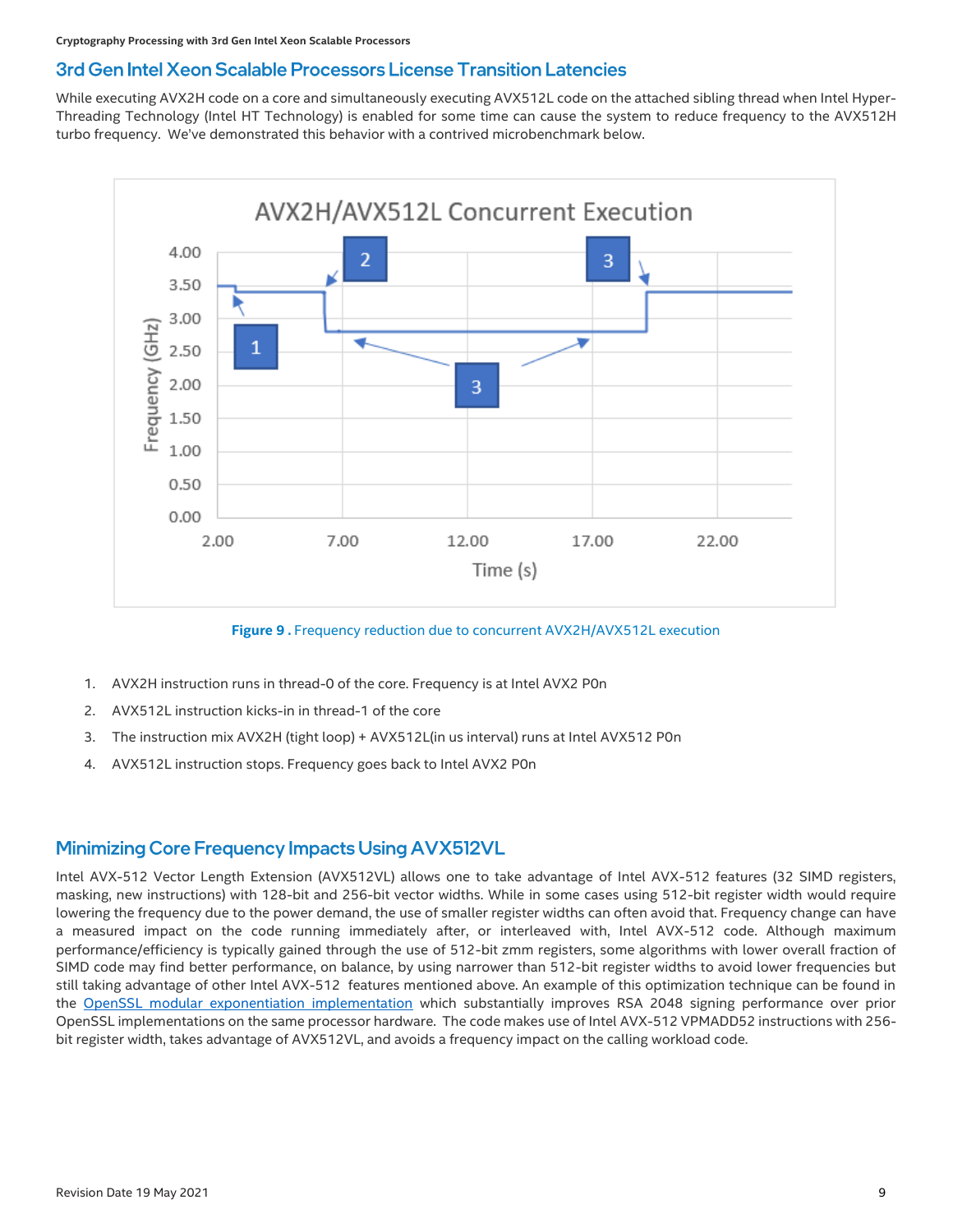#### **Workaround for Mis-speculation**

The best known method (or user interface) to prevent possible mis-speculation issues around executing code such as "IF () AVX2 VAES ELSE AVX512 VAES" is to provide an indirection function pointer instead of using if –else constructs. The fundamental idea is we provide an infrastructure in the GNU C library and GNU assembler/linker.

| PI T                                |  |
|-------------------------------------|--|
| Indirect jump to foo's GOTPLT entry |  |
|                                     |  |

GOTPLT

Address of function 'foo'

Let's assume an external function foo is called via its PLT entry. Now the dynamic linker fills the GOTPLT entry of foo with the address of the function returned by indirect function foo. A typical function call would look like as shown below:

**Entry** 

jmp foo's GOTPLT entry

indirectr function foo

Get CPU info

if (On CPUB)

return address of foo.CPUB

if (On CPUC)

return address of foo.CPUC

Return address of foo.GENERIC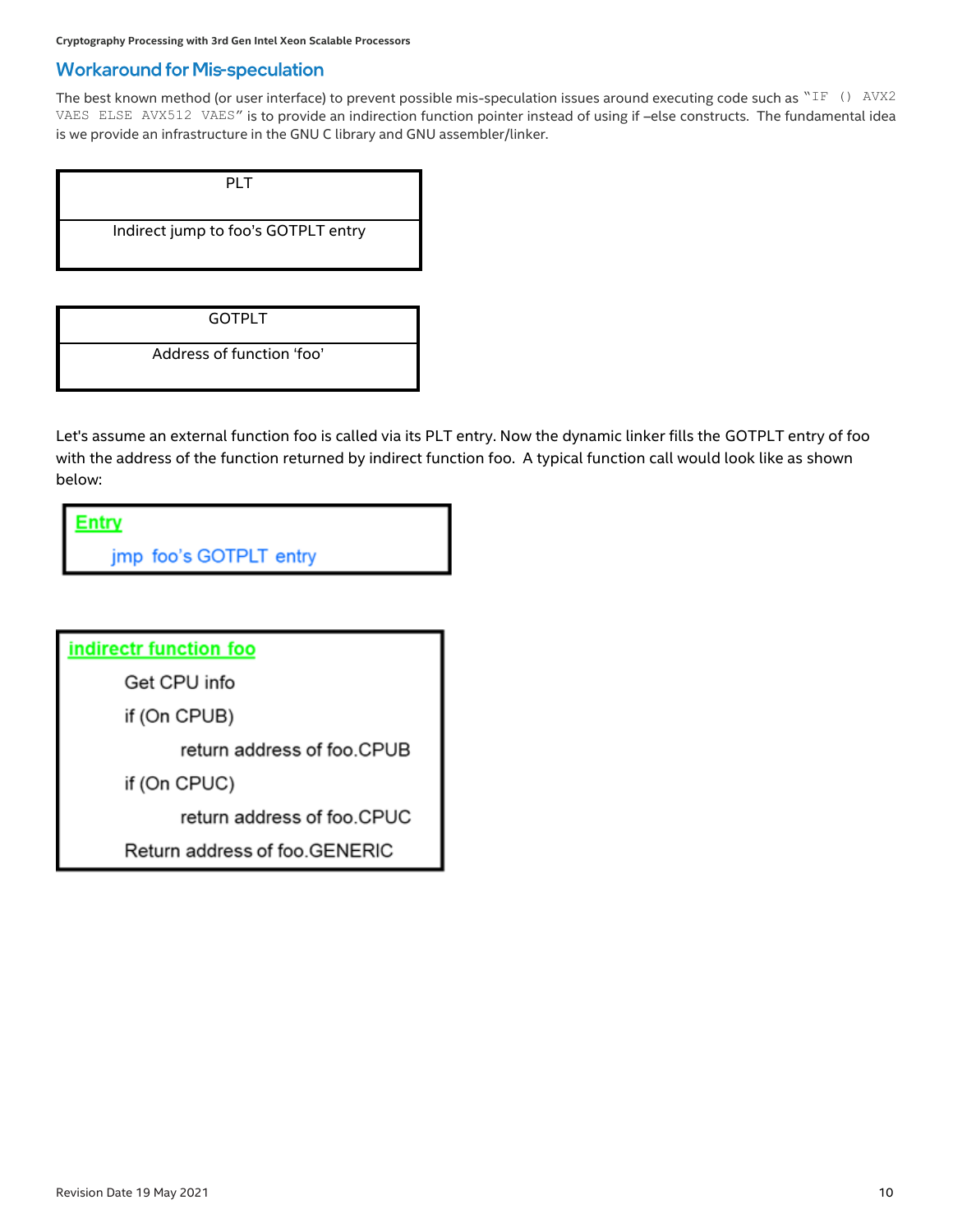### **Studying it Yourself**

There are many tools you can use to track average frequency of your system during execution (cat /proc/cpuinfo, lscpu, perf, etc). An example using Linux perf is below (see frequency in bold):

| perf stat -a      |                                              |   |                  |                       |
|-------------------|----------------------------------------------|---|------------------|-----------------------|
|                   | Performance counter stats for 'system wide': |   |                  |                       |
|                   |                                              |   |                  |                       |
| 357081.948497     | cpu-clock (msec)                             | # |                  | 111.874 CPUs utilized |
| 703               | context-switches                             | # |                  | 0.002 K/sec           |
| 144               | cpu-migrations                               | # |                  | 0.000 K/sec           |
| 206               | page-faults                                  | # | $0.001$ K/sec    |                       |
| 954,048,762,806   | cycles                                       | # | 2.672 GHz        |                       |
| 1,403,375,002,401 | instructions                                 | # |                  | 1.47 insn per cycle   |
| 420,629,628,853   | branches                                     |   | # 1177.964 M/sec |                       |
| 755,940,960       | branch-misses                                | # |                  | 0.18% of all branches |

To observe the potential for your application behavior with reduced frequency based on license level transitions you can observe the amount of time your app spends at each frequency level using Linux perf with the following command:

perf stat -e CORE POWER.LVL0\_TURBO\_LICENSE,CORE\_POWER.LVL1\_TURBO\_LICENSE,CORE\_POWER.LVL2\_TURBO\_LICENSE

If you run this in conjunction with your application it will track the time spent at each Turbo Ratio Limit. Example of system running 100% Intel SSE instructions:

Performance counter stats for 'system wide':

| 287,441,999 | CORE POWER.LVLO TURBO LICENSE |  |
|-------------|-------------------------------|--|
|             | CORE POWER.LVL1 TURBO LICENSE |  |
|             | CORE POWER.LVL2 TURBO LICENSE |  |

Tying this back to our earlier table the below is where these perf counters map:

| Width   | Perf stat                     | <b>TRL Mapping</b> |
|---------|-------------------------------|--------------------|
| 64-126L | CORE POWER.LVLO TURBO LICENSE |                    |
| 128H    | CORE POWER.LVLO TURBO LICENSE |                    |
| 256L    | CORE POWER.LVLO TURBO LICENSE |                    |
| 256H    | CORE POWER.LVL1 TURBO LICENSE |                    |
| 512L    | CORE POWER.LVL1 TURBO LICENSE |                    |
| 512H    | CORE POWER.LVL2 TURBO LICENSE |                    |

#### **Closing**

Sporadic use of Intel AVX2/Intel AVX-512 instructions has not been a recommended practice on past generations of Intel Xeon processors. On 3rd Gen Intel Xeon Scalable processors, the changes we have made in frequency behavior along with performance improvements of new Intel Crypto Acceleration instructions should far outweigh any potential performance side effects due to reduced frequency. This is especially true when using the new crypto instructions that work at the Intel AVX2 level and benefit from improved Intel AVX2 frequencies on the 3rd Gen Intel Xeon Scalable processors.

#### **Learn More**

Please visit **intel.com/avx512** and **software.intel.com** to access customer stories, resources, and the developer community supporting the capabilities of Intel AVX-512 and Intel Crypto Acceleration.